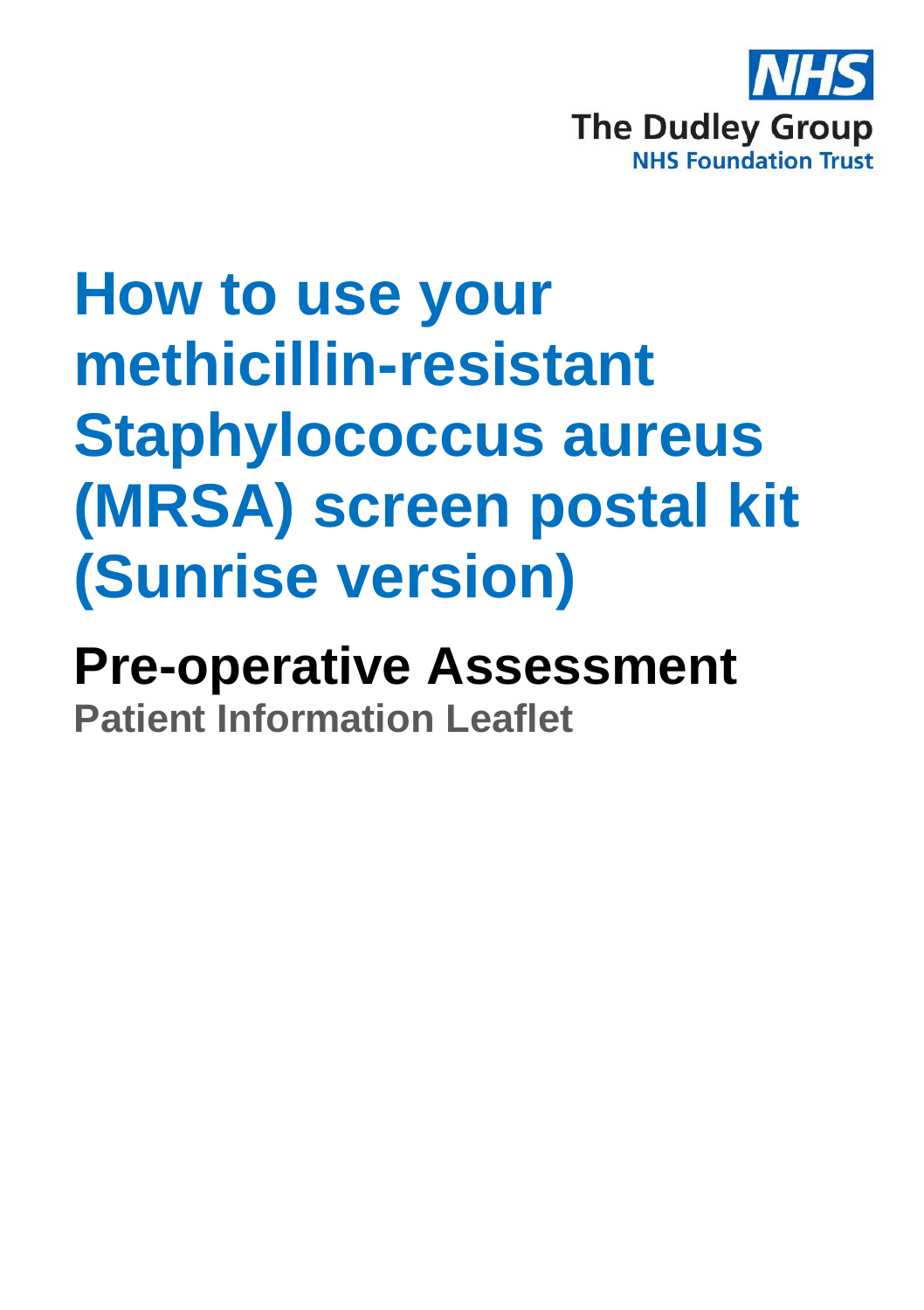## **Introduction**

This information leaflet is for people who need screening for MRSA before they come into hospital for an operation or other procedure.

Please read all the instructions carefully before taking your swabs. If you have difficulty taking the swabs yourself, ask someone to help you.

## **Why do I need to have an MRSA swab?**

Methicillin-resistant Staphylococcus aureus (MRSA) is a type of bacteria that is resistant to several antibiotics, which means it is harder to treat than other bacterial infections. MRSA lives harmlessly on the skin of around one in 30 people, usually in the nose, armpits or groin, without causing any symptoms. This is known as "colonisation" or "carrying" MRSA, and it is nothing to be alarmed about. Getting MRSA on your skin will not make you ill, but it could cause an infection if it gets deeper within your body. People coming into hospital are more at risk of this happening because:

- They often have a way for bacteria to get into their body, e.g. a wound, a drip in a vein or a urinary catheter.
- They may have other serious health problems that mean their body is less able to fight an infection.

Healthy people are not usually at risk of MRSA infections.

It is important to know whether you are carrying MRSA so that we can reduce your risk of getting an infection or spreading the bacteria to others. If your MRSA swabs are positive for the germ, you will require topical treatment (please see page 8). This will reduce the number of MRSA bacteria before your operation or procedure and will help to reduce complications related to a possible MRSA infection whilst you are recovering. This treatment is painless and usually well tolerated.

## **Why do I need to screen myself at home?**

You have been asked to complete your own MRSA screen so that you do not have to make another visit to the hospital.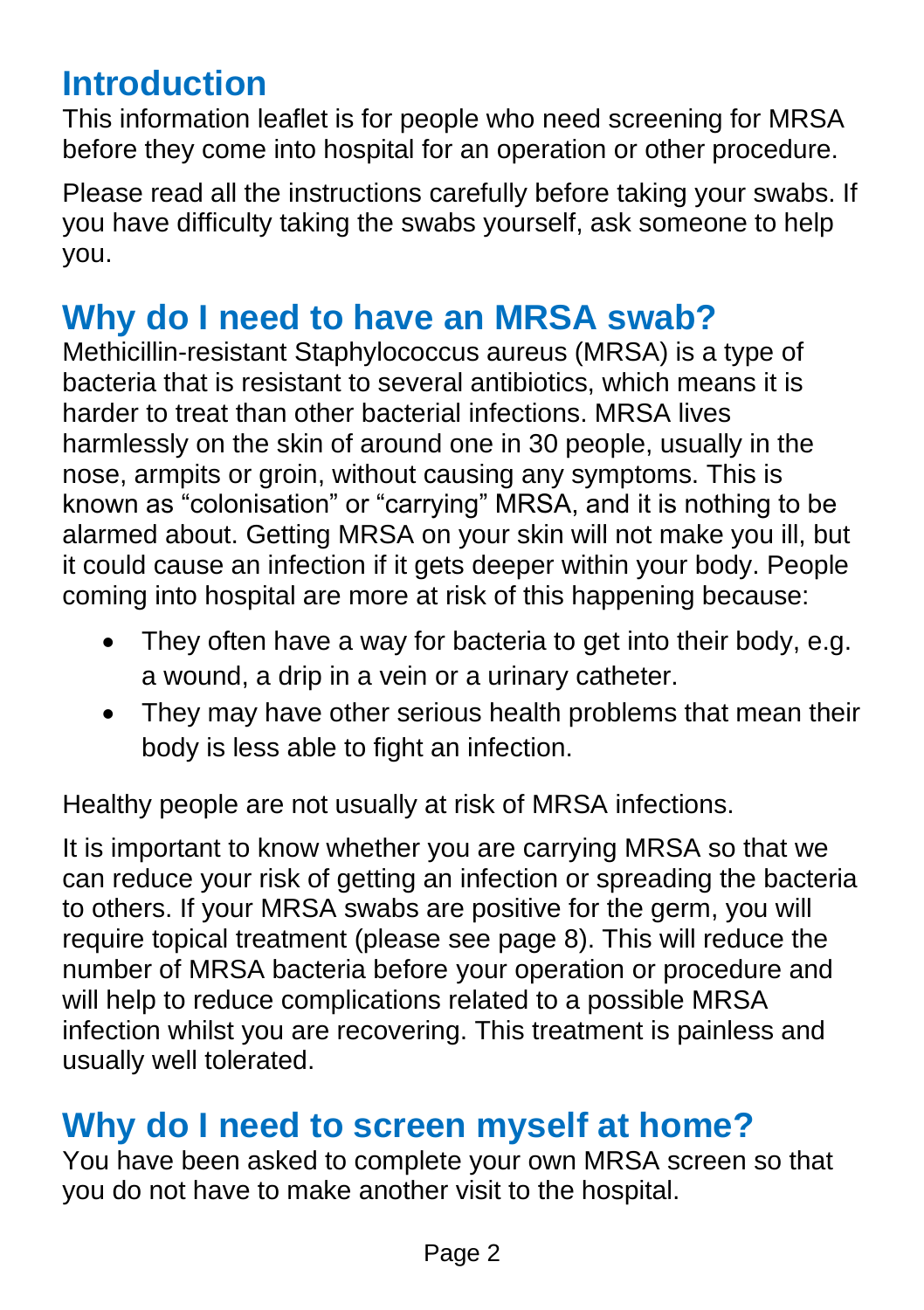## **What equipment should I be given?**

You will have been provided with a screening pack which contains the following items:

- Two separately wrapped swab packs containing a blue-tipped swab stick and white-capped plastic tube.
- Two printed microbiology test labels (marked 'nose' and 'groin'). This contains your personal details.
- Patient stickers (marked 'nose' and 'groin') with your personal details to label the swab containers.
- A plastic bag to put your completed swabs in.
- A pre-paid bag to return your samples.

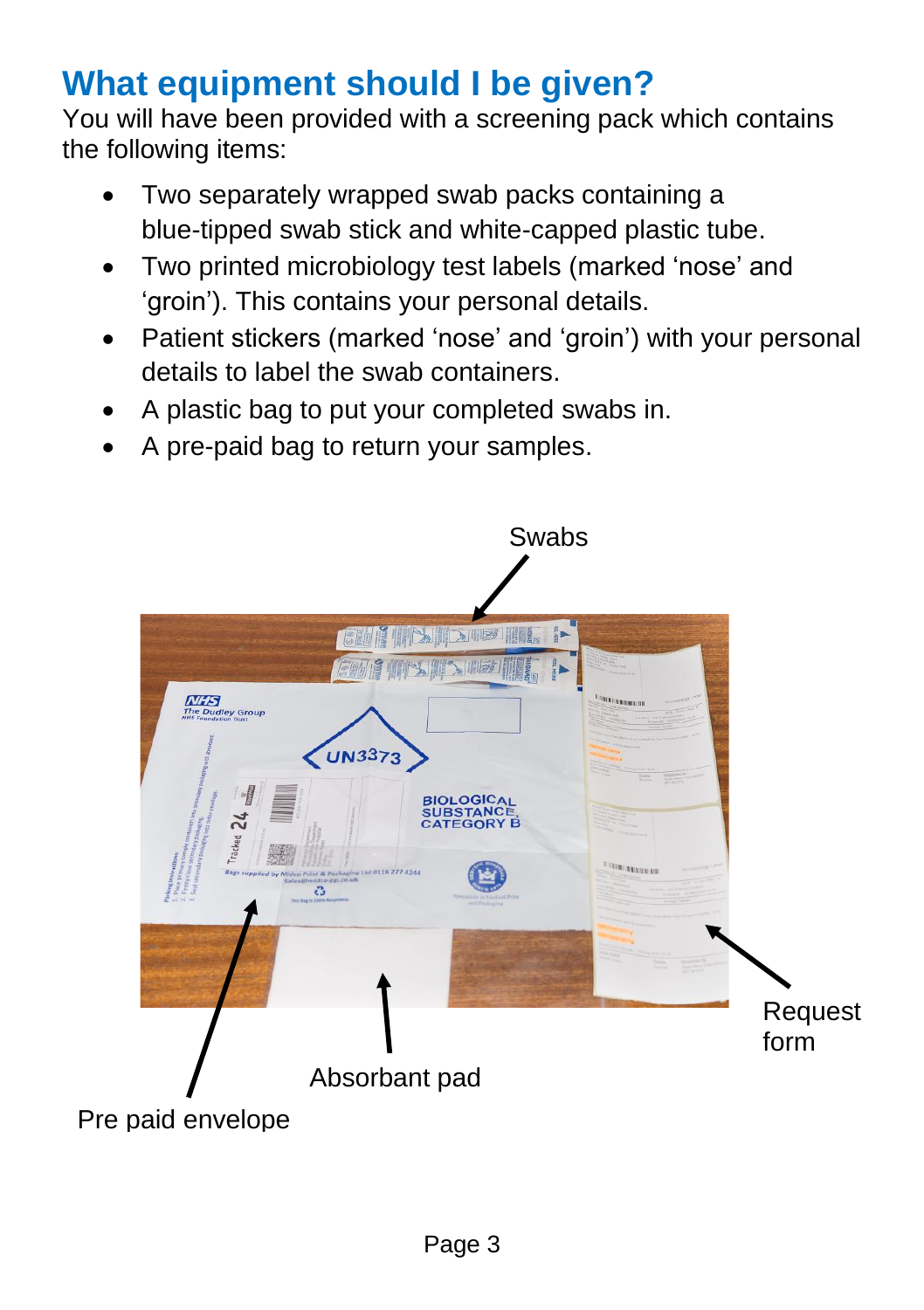## **How to complete your MRSA swabs**

Please make sure you have a clean, dry surface for your swabs and equipment.

#### **Nose swabs:**

- 1. Begin by washing your hands thoroughly.
- 2. Carefully peel down the outer packaging of the swab and remove the plastic tube inside.



3. Attach the small patient small sticker marked '**nose**' to the plastic tube.

4. Break the seal on the tube by twisting the cap and removing it.



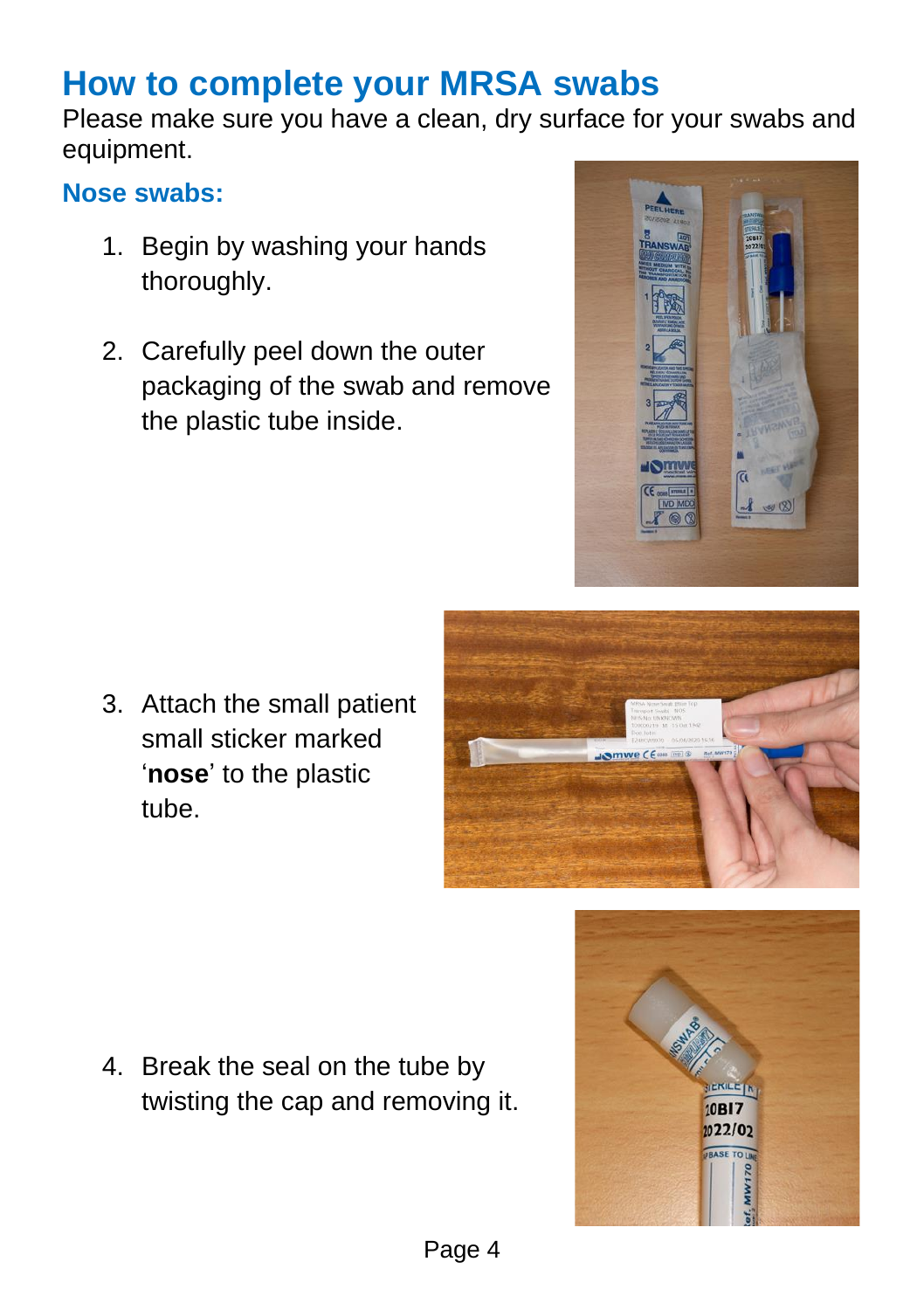5. Carefully remove the cotton swab from the packet using the blue handle. Please note: when removing the swab, it is important that you **do not** touch the length of the swab or the cotton wool tip. **You must only use the blue handle**.



- 6. Gently swirl the swab around the inside of one nostril five to six times using a rotating action. Using the same swab, repeat this inside the other nostril.
- 7. Place the swab inside the tube, making sure not to touch the length or end of the swab.
- 8. Firmly push the swab in place until the blue cap reaches the line marked on the tube.

#### **Groin swabs:**

- 1. Make sure your hands are clean.
- 2. Repeat the process described above, this time attaching the small patient sticker marked '**groin**' to the second tube.
- 3. Carefully remove the cotton swab from the packet using the blue handle. Please note: when removing the swab, it is important that you **do not** touch the length of the swab or the cotton wool tip. **You must only use the blue handle**.
- 4. Holding the blue handle, gently rub the swab against both sides of your groin (the folds of skin on the inside of the top of your thighs), ensuring the swab does not touch your clothing. As before, use one swab for **both sides** of your groin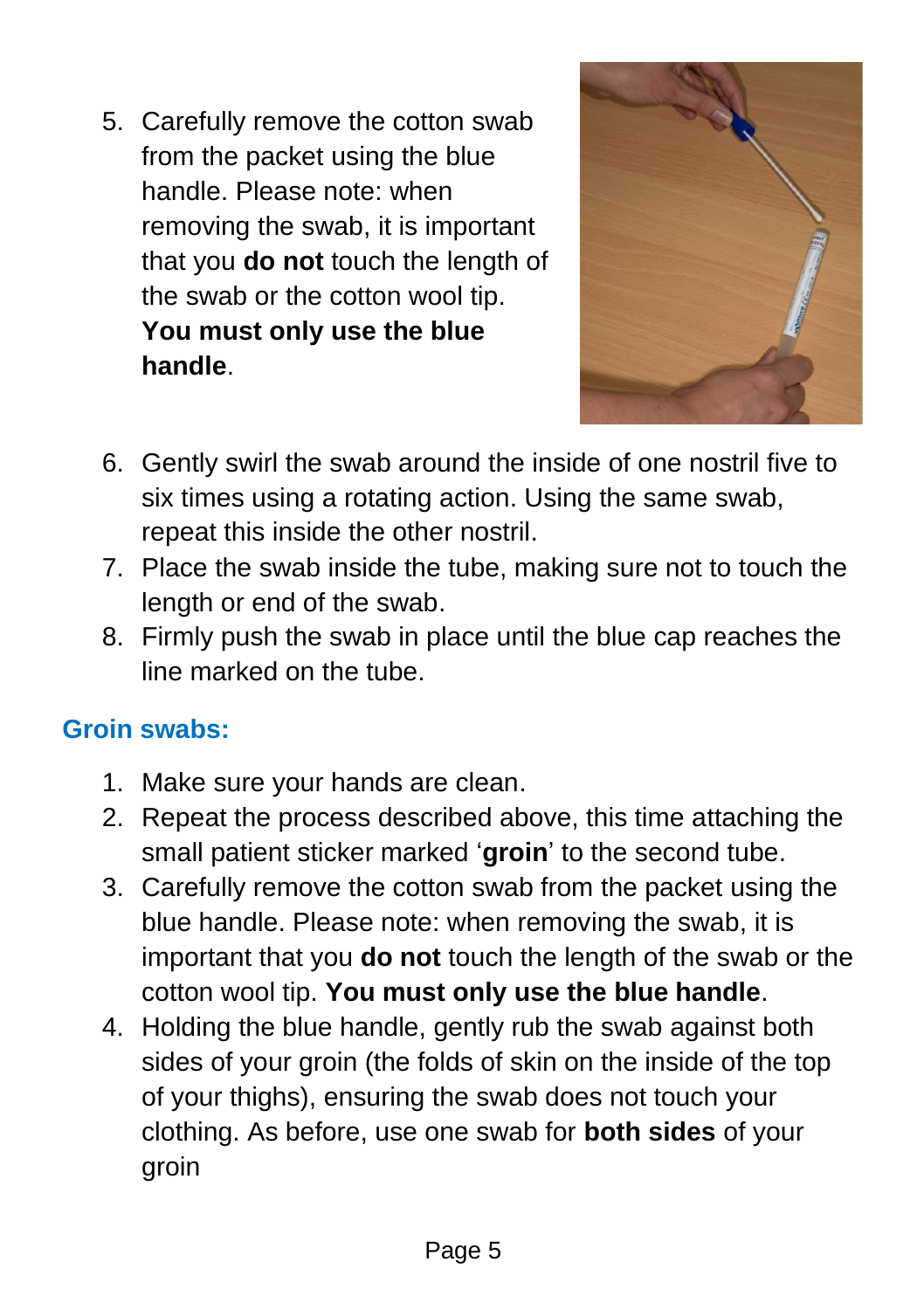- 5. Place the swab inside the tube, making sure not to touch the length or end of the swab.
- 6. Firmly push the swab in place until the blue cap reaches the line marked on the tube.

#### **To complete the process:**

- 1. Please complete the **date and time** you took your swab on the request form.
- 2. Make sure the small label on the top left hand corner of the request form is placed around the tube.
- 3. Next, place the tube containing the swabs from your **nose** into the plastic bag provided.
- 4. Repeat this again with the tube for the groin swab, making sure the small label stating '**groin**' is used. This is found on the top left hand corner of the request form.
- 5. Place the **groin** swab into the plastic bag with the **nose** swab, again making sure the bag is firmly sealed.
- 6. Wash your hands when you have finished.



**Please ensure you complete the date and time highlighted.**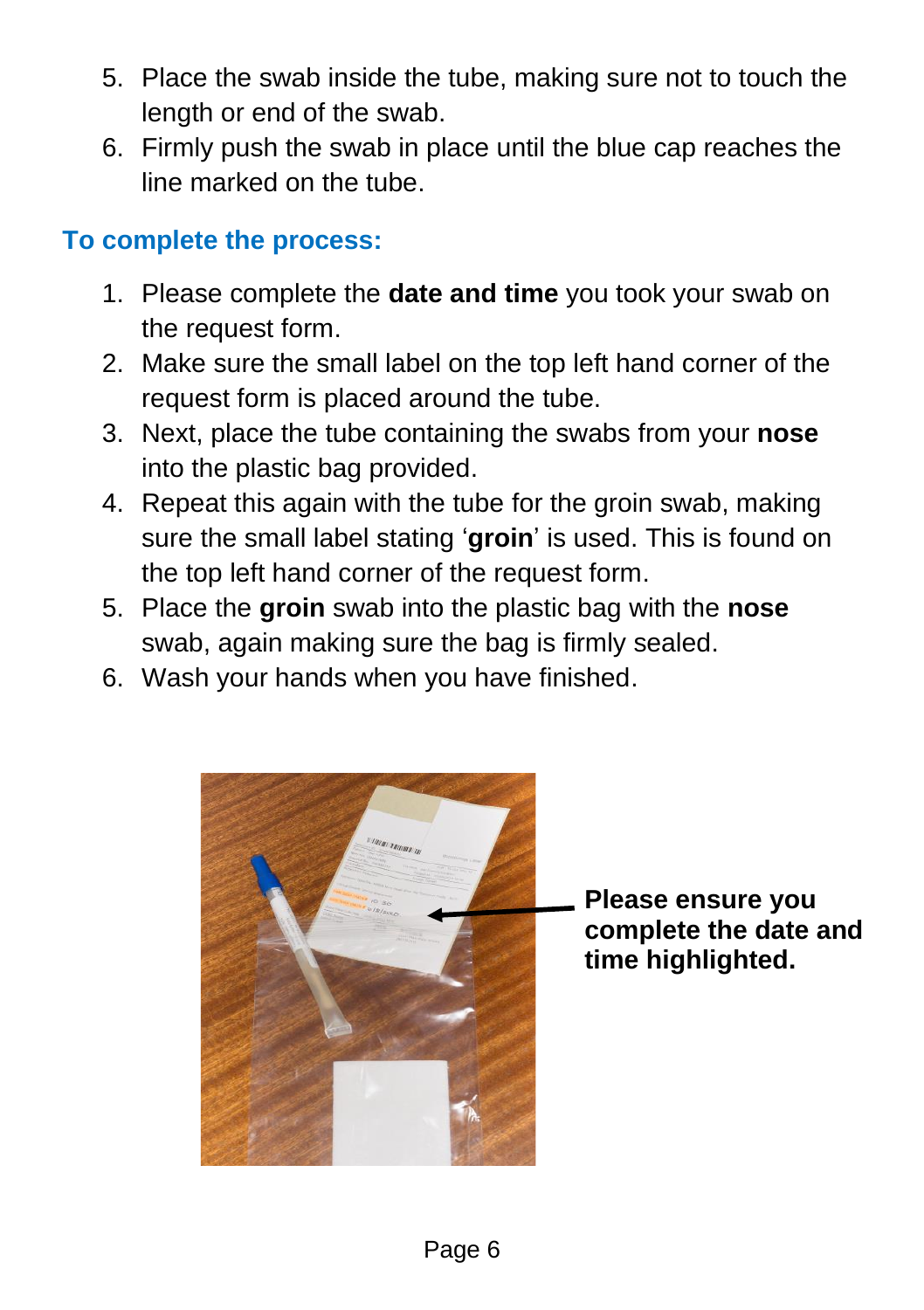## **What do I do with my swabs now?**

You have been provided with a pre-paid postal bag for you to return your samples. Place the samples inside the postal bag along with the request form and carefully seal.

So that we can process your swab results quickly and effectively, you will need to return your completed swabs in the post on **the same day they were taken**. Any delay in completing and returning your swabs could result in a delay in your procedure.

Please return your swabs between **Monday and Thursday before the last post**. Do not collect or send your samples on Fridays, as we will be unable to process them over the weekend – this is important as your sample may be rejected.



## **When will I hear about the results of my swabs?**

We will not contact you if your MRSA swab is negative as no further action is required. If your swab is positive, one of our staff members will contact you. We will also inform your GP, who will then contact you to organise your treatment.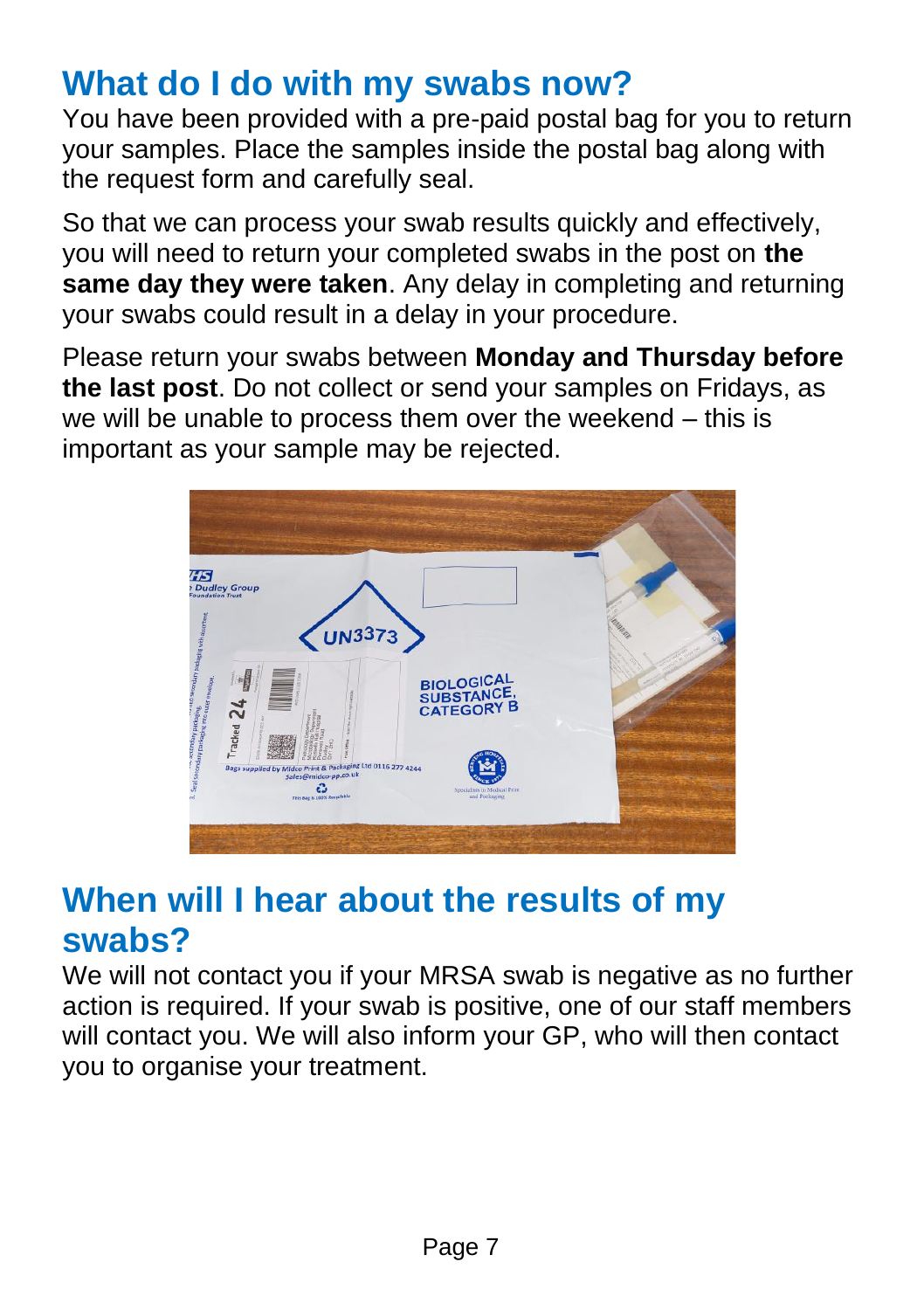#### **What treatment will I need if I am MRSA positive?**

You will need antiseptic treatment for MRSA to help prevent wound infections by removing MRSA from your skin (known as "decolonisation"). This usually involves:

- Applying antibacterial cream inside your nose three times a day for five days.
- Washing with an antibacterial wash/shampoo every day for five days.
- Changing your towel, clothes and bedding every day during treatment.

If your MRSA swab result finds that you are carrying MRSA, you will be contacted and advised about your treatment.

## **Further information**

If you have any questions, or if there is anything you do not understand about this leaflet, please contact:

Russells Hall Hospital switchboard number: 01384 456111 ext. 3166

#### **This leaflet can be downloaded or printed from:**

[http://www.dgft.nhs.uk/patients-and-visitors/patient-information](http://www.dgft.nhs.uk/patients-and-visitors/patient-information-leaflets/)[leaflets/](http://www.dgft.nhs.uk/patients-and-visitors/patient-information-leaflets/)

If you have any feedback on this patient information leaflet, please email dgft.patient.information@nhs.net